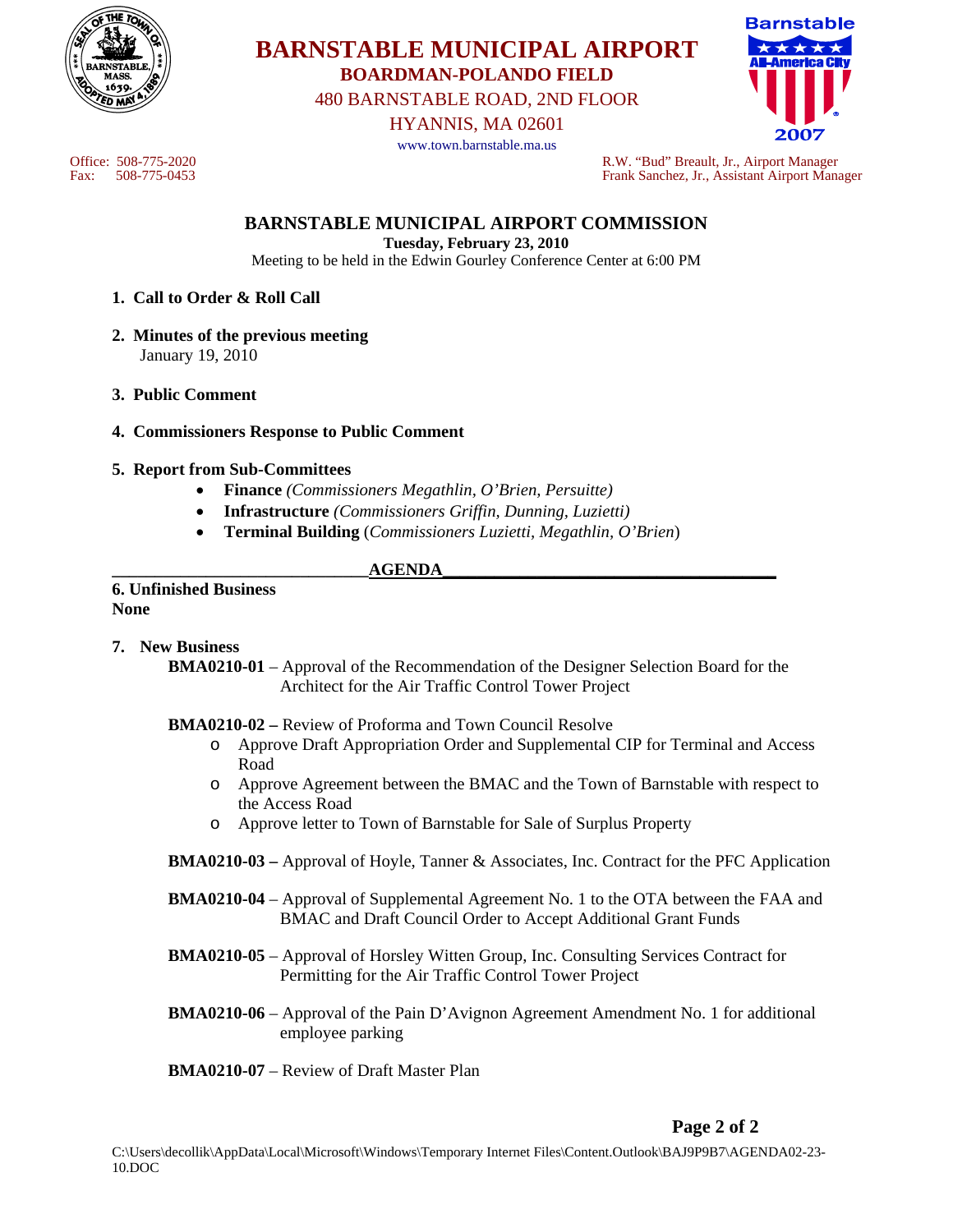## **8. Report of Special Committees**

- Noise Report
- Yarmouth Representative Comments
- Airport Manager's Report
- **9. Announcements** Commissioner's Comments
- **10. Adjournment** Next Meeting, March 16, 2010

## **Agenda Items:**

## **BMA0210-01** – **Approval of the Recommendation of the Designer Selection Board for the Architect for the Air Traffic Control Tower Project**

**MOTION** to review and approve the recommendation of the Designer Selection Board for the Barnstable Municipal Airport's Architectural Services Contract for the new Airport Traffic Control Tower to fulfill the contractual obligations as specified in the RFQ. Upon approval, contract negotiations will commence immediately. **SPONSOR**: RFQ Designer Selection Board **(May be acted upon)**

## **BMA0210-02 – Review of Proforma and Town Council Resolve**

- o **Approve Draft Appropriation Order and Supplemental CIP for Terminal and Access Road**
- o **Approve Agreement between the BMAC and the Town of Barnstable with respect to the Access Road**
- o **Approve letter to Town of Barnstable for Sale of Surplus Property**

**BMA0210-03 – Approval of Hoyle, Tanner & Associates, Inc. Contract for the PFC Application MOTION** to approve the contract between The Barnstable Municipal Airport and Hoyle, Tanner & Associates to assist in the preparation and submittal of the application to the FAA for authority to impose a passenger facility charge at the Barnstable Municipal Airport. This contract is for a total lump sum not to exceed \$20,700. **SPONSOR**: Finance Subcommittee **(May be acted upon)**

## **BMA0210-04 – Approval of Supplemental Agreement No. 1 to the OTA between the FAA and BMAC and Draft Council Order to Accept Additional Grant Funds**

**MOTION** to approve the Supplemental Agreement No. 1 to the OTA between the Federal Aviation Administration and the Barnstable Municipal Airport Commission for additional FAA ARRA Stimulus Funding in the amount of \$1,647,786 with a new total not to exceed amount of \$4,662,786. **SPONSOR**: Finance Subcommittee **(May be acted upon)**

## **BMA0210-05** – **Approval of Horsley Witten Group, Inc. Consulting Services Contract for Permitting for the Air Traffic Control Tower Project**

**MOTION** to approve the contract between the Barnstable Municipal Airport and Horsley Witten Group to assist in obtaining the necessary permitting for the proposed new Air Traffic Control Tower. The amount of the contract is \$33,270.00 and will be reimbursable through the OTA between the Barnstable Municipal Airport and the Federal Aviation Administration. **SPONSOR:** Terminal Building Committee **(May be acted upon)** 

## **BMA0210-06** – **Approval of the Pain D'Avignon Agreement Amendment No. 1 for additional employee parking**

**MOTION** to approve the Pain D'Avignon Land Use Agreement Amendment No. 1 effective February 1, 2010 to use approximately 2,900 square feet of additional area for employee parking. Terms of this amendment are set forth in the document based upon the recommendation of management and have been reviewed by Legal Counsel. **SPONSOR**: Infrastructure Subcommittee **(May be acted upon)**

## **BMA0210-06 – Review of Draft Master Plan**

C:\Users\decollik\AppData\Local\Microsoft\Windows\Temporary Internet Files\Content.Outlook\BAJ9P9B7\AGENDA02-23- 10.DOC